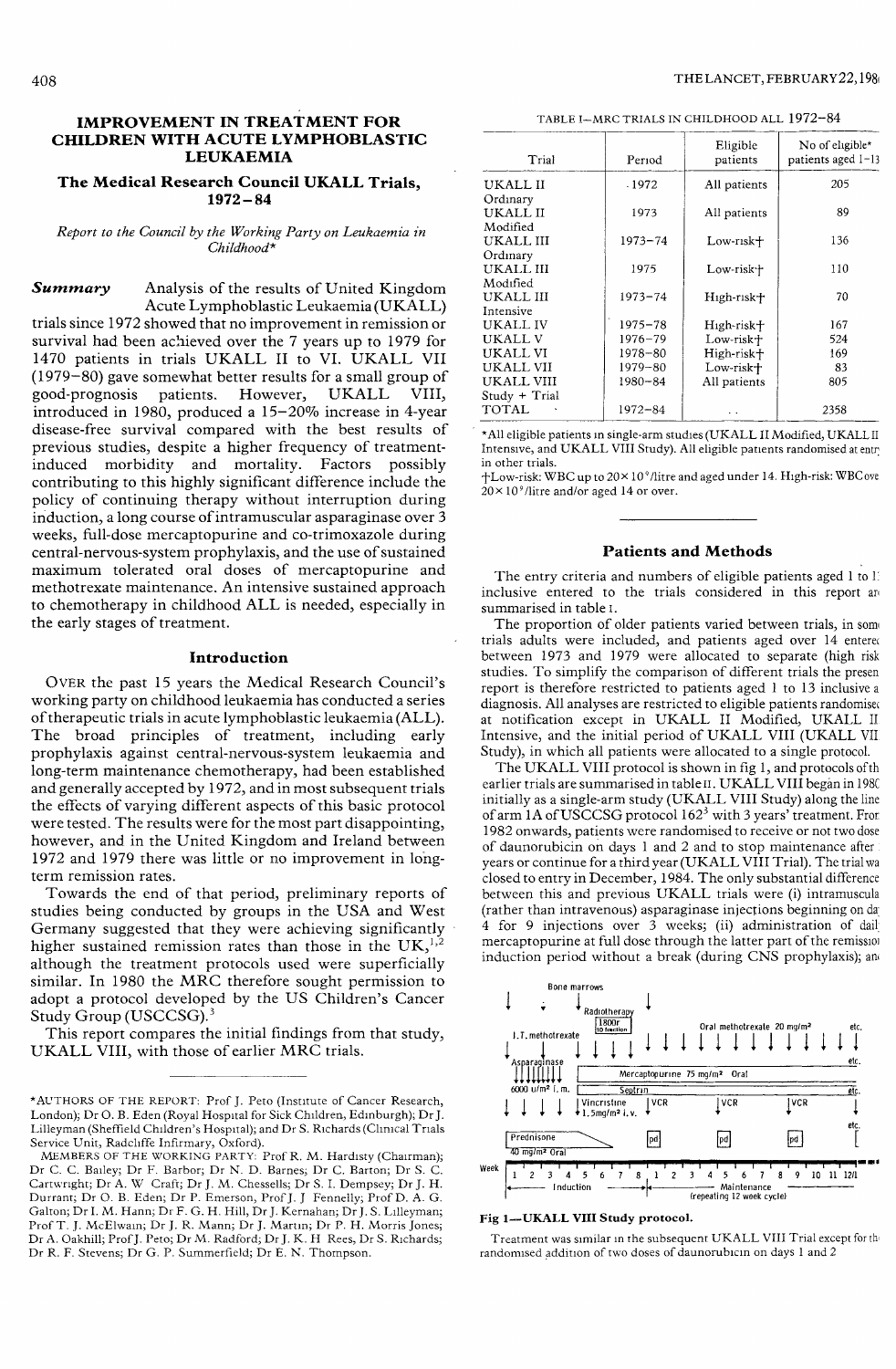TABLE II-STANDARD AND NON-STANDARD PROTOCOLS

| Trial<br>(Ref)                       | Standard treatment                                                                                                                | Non-standard treatment                                                        |
|--------------------------------------|-----------------------------------------------------------------------------------------------------------------------------------|-------------------------------------------------------------------------------|
| UKALL II<br>Ordinary (5)<br>UKALL II | No cyclophosphamide in<br>maintenance                                                                                             | Cyclophosphamide in<br>maintenance<br>All patients received                   |
| Modified (5)                         |                                                                                                                                   | cyclophosphamide in<br>maintenance                                            |
| UKALL III<br>Ordinary (6)            | All patients, including<br>those receiving L-Asp<br>and/or cytarabine in<br>maintenance                                           |                                                                               |
| UKALL III                            | All patients, irrespective                                                                                                        |                                                                               |
| Modified (6)                         | of "gaps" in maintenance                                                                                                          |                                                                               |
| UKALL III<br>Intensive*              |                                                                                                                                   | All patients received<br>intensive multi-drug<br>treatment                    |
| UKALL IV*                            | No additional drugs in<br>induction or maintenance                                                                                | Additional drugs in<br>induction and/or intensive<br>intermittent maintenance |
| UKALL V*                             | Continuous or "gaps"<br>maintenance                                                                                               | Intensive intermittent<br>maintenance                                         |
| UKALL VI*                            | All patients, irrespective<br>of consolidation                                                                                    |                                                                               |
| UKALL VII (7)                        | All patients, irrespective<br>of variations in dose,<br>fractionation, route of<br>administration, and<br>testicular radiotherapy |                                                                               |

\*Protocols not previously published: UKALL III Intensive.-All patients received intensive maintenance including vincristine, predmsone, methotrexate, 6-mercaptopurine,

UKALL IV.-Randomised addition of cyclophosphamide and cytarabine in induction, and either conventional maintenance or intermittent intensive maintenance including cyclophosphamide, adriamycin, and extra cytarabine. UKALL V.-Randomised maintenance: continuous methotrexate and

6-mercaptopurine; a 1-week gap every 3 weeks in the 6-mercaptopurine; or both drugs given in a 5-day course once every 3 weeks. Similar total doses on all three regimens.

UKALL VI.-Randomised consolidation (weeks 4-10): either cyclophosphamide, cytarabine, and adnamycin, or high-dose methotrexate with folinic acid.

(iii) subsequent titration of the dosage of mercaptopurine and of weekly oral methotrexate according to specified levels of the neutrophil and platelet counts during remission maintenance. The principle of the trial was to start these drugs at full dosage and reduce them only in response to significant depression of neutrophil or platelet counts. During maintenance, monthly vincristine and prednisolone were given irrespective of peripheral-blood counts. After the first 6 months co-trimoxazole was introduced from week 5 of the protocol for 6 months because of a high initial frequency of interstitial pneumonitis.

Actuarial survival curves and significance levels were calculated by standard methods, $4$  and randomised treatment comparisons within trials were based on allocated treatment. The relevant randomisations were allocated at entry, although in several trials the randomisation did not affect treatment until the beginning of maintenance (approximately 12 weeks after entry), and in UKALL II cyclophosphamide was not given until about week 22.

Protocol differences that were ignored in determining eligibility and in combining the trials (see table II) include the form of CNS prophylaxis (which was usually non-randomised) and duration of treatment (which was 2 years for all patients in UKALL IV and VI and was randomised, with some exceptions, to 2 or 3 years in all other trials). All analyses are based on follow-up to the end of 1984.

#### Standard and Non-standard Regimens

Regimens in previous trials were divided into "standard" and "non-standard" groups for the purpose of comparing their results against those of UKALL VIII. All trials except UKALL II Modified and UKALL III Intensive included a "standard"

treatment arm with at least 3 weeks' conventional remission induction with daily steroids and weekly vincristine, short courses of asparaginase, CNS prophylaxis, and continuous or nearly continuous maintenance in which chemotherapy was not interrupted for more than a week and cyclophosphamide was not given. "Non-standard" regimens are defined as those in which initial induction or maintenance was intermittent or cyclophosphamide was given during maintenance. This division was based on the following considerations. A reduction in disease-free survival was observed in UKALL II in patients allocated to receive intravenous cyclophosphamide during maintenance  $(p=0.06)^5$  and in UKALL V in patients allocated to intermittent high-dose maintenance ( $p$ <0.05). In UKALL IV both intermittent high-dose maintenance, which included intravenous cyclophosphamide, and the addition of cyclophosphamide and cytarabine during induction gave inferior results, and disease-free survival was significantly worse in patients who received either or both than in those who received neither  $(p<0.01)$ . Aspects of therapy that have not produced striking differences in outcome in any trial were ignored in the analysis. These include the effects of cytarabine and L-asparaginase given in maintenance<sup>6</sup> and various differences in chemotherapy between the 4th and 10th weeks of treatment. The bias that such post-hoc selection may have introduced could exaggerate the overall difference between standard and non-standard treatment, but since the results. of non-standard treatment were in every trial either similar to or worse than those of standard treatment it would also tend to improve the overall results of standard treatment. The main purpose of this review is to determine whether the results of UKALL VIII were better than those achieved with the best standard treatment in earlier trials.

# Treatment Differences in UKALL II to UKALL VII

Mantel-Haenszel risk ratios and associated significance levels comparing patients allocated to non-standard regimens against patients allocated to standard treatment in the same trial are shown in table III. There were differences in diseasefree survival between standard and non-standard regimens in UKALL II, UKALL IV, and UKALL V, but no other clear differences between randomised treatments emerged in any trial. Disease-free survival was thus highest in patients allocated to standard protocols and lowest among those allocated to non-standard protocols.

Disease-free survival in patients receiving standard treatment in different trials is compared in two ranges of

TABLE III—DISEASE-FREE SURVIVAL OF PATIENTS AGED 1 TO 13 IN

UKALL II TO UKALL VII\*

|                         | Allocated treatment |           |                                              |                                              |                                   |                 |                      |
|-------------------------|---------------------|-----------|----------------------------------------------|----------------------------------------------|-----------------------------------|-----------------|----------------------|
|                         | Standard            |           | Non-standard                                 |                                              |                                   | Significance    |                      |
| Trial                   | N                   | O         | E                                            | N                                            | O                                 | E               | level                |
| UKALL II<br>Ordinary    | 105                 | 59        | 69.5                                         | 100                                          | 71                                | 60.5            | $p = 0.06$           |
| UKALL II<br>Modified+   |                     | . .       |                                              | 89                                           | 60                                |                 |                      |
| UKALL III<br>Ordinary   | 136                 | 78        | $\ddot{\phantom{a}}$                         |                                              |                                   | . .             |                      |
| UKALL III<br>Modified   | 110                 | 63        |                                              | . .                                          |                                   |                 |                      |
| UKALL III<br>Intensive+ | . .                 |           |                                              | 70                                           | 61                                |                 |                      |
| UKALL IV<br>UKALL V     | 38<br>348           | 23<br>185 | 36.8<br>$205 \cdot 0$                        | 129<br>176                                   | 108<br>118                        | 94.2<br>98.0    | p < 0.01<br>p < 0.05 |
| UKALL VI<br>UKALL VII   | 169<br>83           | 112<br>32 | $\ddot{\phantom{a}}$<br>$\ddot{\phantom{a}}$ | $\ddot{\phantom{0}}$<br>$\ddot{\phantom{1}}$ | $\cdot$ .<br>$\ddot{\phantom{1}}$ | $\cdot$ $\cdot$ |                      |

\*Nos of patients (N) and Mantel-Haenszel observed (0) and expected (E) nos of first events (relapse or death) comparing standard and non-standard treatment.

All patients were allocated to a single regimen in UKALL II Modified and UKALL III Intensive. Other trials for which only numbers of patients (N) and first events (0) are shown were randomised but did not include a non-standard treatment arm.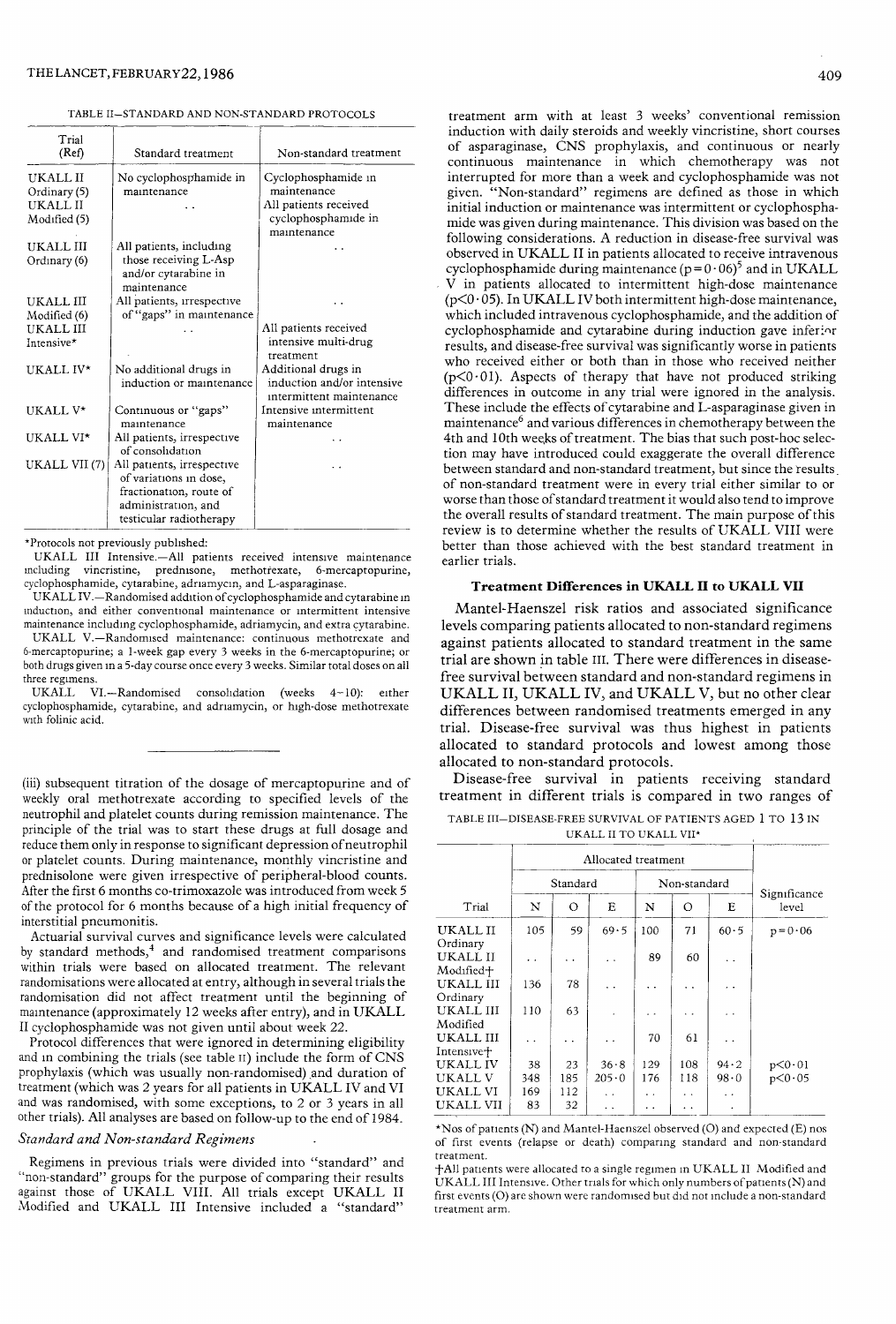

Fig 2-Disease-free survival of patients receiving "standard" treatment (see text) in successive UKALL trials, divided into low (up to  $20 \times 10^9$ /litre) and high (over  $20 \times 10^9$ /litre) WBC.

initial white-cell count (WBC  $\le$  and  $>20 \times 10^9$ /litre) in fig 2. The only significant difference (after stratifying on WBC) is between UKALL VII and low-WBC patients in earlier trials  $(p<0.05)$ . None of the four randomised comparisons in UKALL VII (asparaginase fractionation during induction; intrathecal methotrexate during maintenance; oral or intramuscular methotrexate during maintenance; and testicular radiotherapy) showed a statistically significant effect on disease-free survival, but the trial was small, and one or more of these treatment innovations may well have been effective.' The initial results of UKALL II for low-WBC patients were similar to those of UKALL VII, but there were several late relapses, and high-WBC patients in UKALL II suffered a particularly high relapse rate.

## Comparison of Earlier Trials with UKALL VIII Study and Trial

In the UKALL VIII Study, which began in 1980, all patients were treated on a protocol identical to that developed by the CCSG for "average risk" patients.<sup>3</sup> A similar protocol with the randomised addition of daunorubicin during induction (the UKALL VIII Trial) was introduced in 1982. The combined results of Study and Trial, both of which will be described in detail in a separate report, are compared in figs 3a, 3b, and 3c against the combined results of standard and non-standard treatment in earlier trials in three ranges of WBC ( $\leq$ 20, 20-50, and  $>$ 50  $\times$  10<sup>9</sup>/litre). The relapse rate has been consistently lower in UKALL VIII than in any previous trial, and the disease-free survival rate at 4 years is 15-20% higher in each WBC range than the results previously achieved with standard treatment. Even in UKALL VII, which achieved better results than any previous trial, diseasefree survival was lower than in UKALL VIII. Longer followup will be needed before the long-term disease-free survival rate can be predicted accurately, but in all earlier trials the relapse rate has been low beyond 4 years, and if the same pattern occurs in UKALL VIII the proportion of patients achieving long remission seems likely to be almost 50% among children with WBC exceeding  $50 \times 10^9$ /litre, and about 65% in those with WBC under  $20 \times 10^9$ /litre.

## Discussion

Comparisons between different trials of cancer therapy are often of doubtful validity, because differences in referral, patient selection, and staging procedures can produce spurious differences which disappear when the same treatments are evaluated in a randomised study. For childhood ALL, however, the effects of such biases may be less pronounced. Referral of children to collaborative studies in the UK does not appear to be subject to much variation of selection criteria, since participating clinicians usually enter all their patients, and the validity of our comparisons between different trials is further supported by the observation that similar treatments in successive trials gave similar results, and that the UKALL VIII results are similar to those of the identical and concurrent USCCSG 162 schedule in the USA (J. N. Lukens, personal communication). We therefore believe that the striking therapeutic improvement which appears to have been achieved in UKALL VIII is real.

At the time when UKALL VIII was being planned, results from the USA<sup>1</sup> and West Germany<sup>2</sup> appeared to be so much<br> $100 +$ 



Fig 3-Disease-free survival, in UKALL II to VII combined, of patients receiving "standard" or "non-standard" treatment (see text) compared with UKALL VIII (Study and Trial combined).

Results are shown separately for WBC (a) up to  $20 \times 10^9$ /litre (b) 20 to  $50 \times 10^9$ /litre and (c) over  $50 \times 10^9$ /litre.